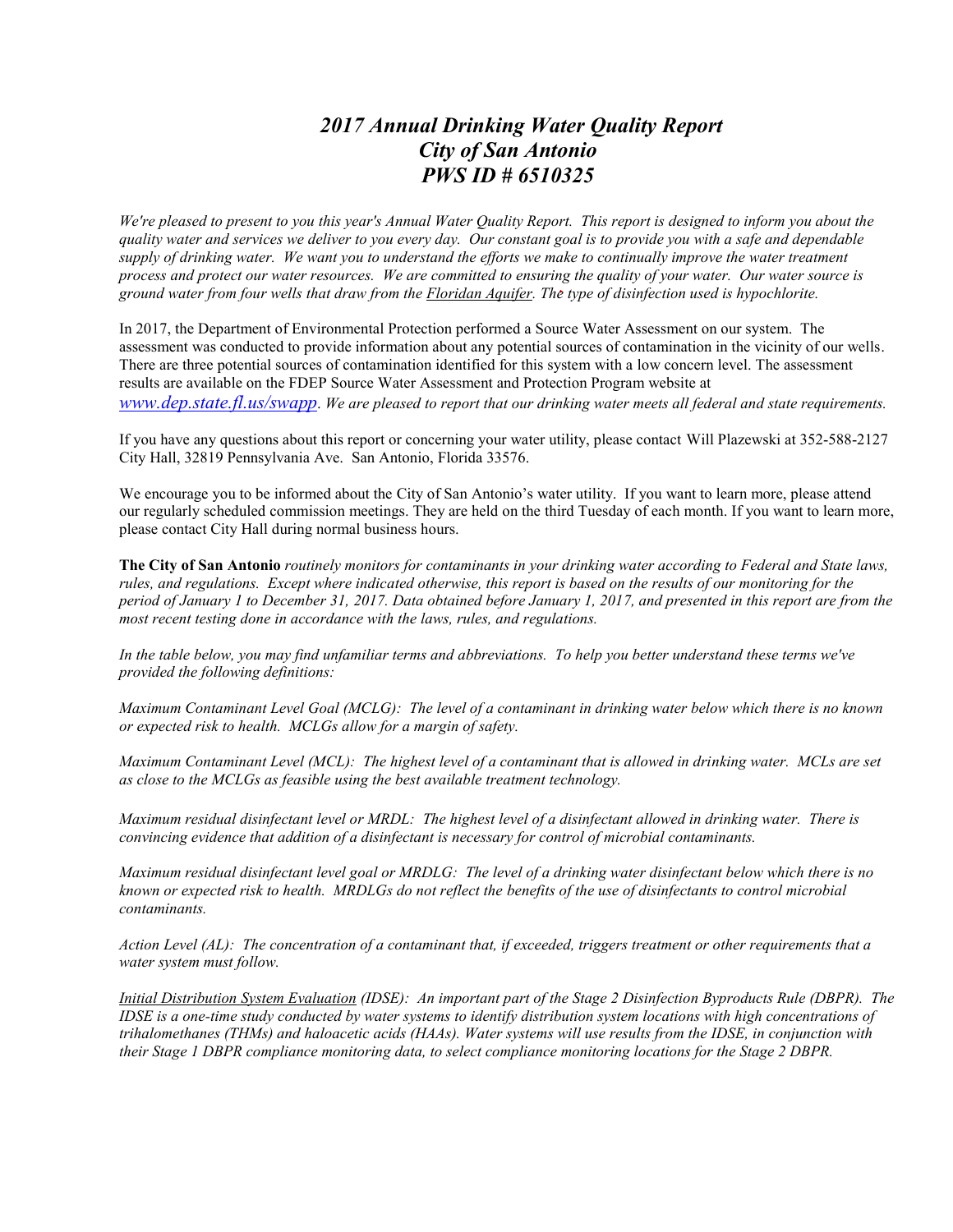*Treatment Technique (TT): A required process intended to reduce the level of a contaminant in drinking water Maximum residual disinfectant level goal or MRDLG: The level of a drinking water disinfectant below which there is no known or expected risk to health. MRDLGs to not reflect the benefits of the use of disinfectants to control microbial contaminants.*

*"ND" means not detected and indicates that the substance was not found by laboratory analysis.*

*Parts per million (ppm) or Milligrams per liter (mg/l) – one part by weight of analyte to 1 million parts by weight of the water sample.*

*Parts per billion (ppb) or Micrograms per liter (µg/l) – one part by weight of analyte to 1 billion parts by weight of the water sample.*

*Picocurie per liter (pCi/L) - measure of the radioactivity in water.*

| <b>Contaminant and Unit of</b><br><b>Measurement</b> | Dates of<br>samplin<br>g<br>(mo./vr. | <b>MCL</b><br><b>Violation</b><br>Y/N | Level<br><b>Detecte</b><br>d | <b>Range of</b><br><b>Results</b> | <b>MCL</b><br>G | MC<br>L        | <b>Likely Source of</b><br>Contamination                                                                                                                                     |
|------------------------------------------------------|--------------------------------------|---------------------------------------|------------------------------|-----------------------------------|-----------------|----------------|------------------------------------------------------------------------------------------------------------------------------------------------------------------------------|
| <b>Inorganic Contaminants</b>                        |                                      |                                       |                              |                                   |                 |                |                                                                                                                                                                              |
| Arsenic (ppb)                                        | 8/2015                               | N                                     | 1.1                          | $ND-1.1$                          | N/A             | 10             | Erosion of natural<br>deposits; runoff from<br>orchards; runoff from<br>glass and electronics<br>production wastes                                                           |
| Barium (ppm)                                         | 8/2015                               | N                                     | .0062                        | $0.0055 -$<br>0.0062              | $\overline{c}$  | $\overline{c}$ | Discharge of drilling<br>wastes; discharge from<br>metal refineries; erosion<br>of natural deposits                                                                          |
| Chromium (ppb)                                       | 8/2015                               | N                                     | 0.77                         | ND-077                            | 100             | 100            | Discharge from steel and<br>pulp mills; erosion of<br>natural deposits                                                                                                       |
| Fluoride (ppm)                                       | 8/2015                               | N                                     | 0.17                         | $0.16 - 0.17$                     | $\overline{4}$  | 4              | Erosion of natural<br>deposits; discharge from<br>fertilizer and aluminum<br>factories. Water additive<br>which promotes strong<br>teeth when at optimum<br>level of 0.7 ppm |
| Nitrate (as Nitrogen) (ppm)                          | 12/2017                              | N                                     | 2.5                          | $ND - 2.5$                        | 10              | 10             | Runoff from fertilizer<br>use; leaching from septic<br>tanks, sewage; erosion of<br>natural deposits                                                                         |
| Sodium (ppm)                                         | 8/2015                               | N                                     | 10                           | $6.4 - 10$                        | N/A             | 160            | Salt water intrusion,<br>leaching from soil                                                                                                                                  |

## **Stage 1 Disinfectants and Disinfection By-Products**

For bromate, chloramines, or chlorine, the level detected is the the highest running annual average (RAA), computed quarterly, of monthly averages of all samples collected. The range of results is the range of results of all the individual samples collected during the past year.

| Disinfectant or<br><b>Contaminant and Unit of</b><br><b>Measurement</b> | Dates of<br>samplin<br>(mo/yr) | <b>MCL</b> or<br><b>MRDL</b><br>Violatio<br>n Y/N | Level<br><b>Detecte</b> | Range of<br><b>Results</b> | <b>MCLG</b><br><i>or</i><br><b>MRDL</b><br>G | <b>MCL</b><br>0r<br><b>MRDL</b> | <b>Likely Source of</b><br>Contamination   |
|-------------------------------------------------------------------------|--------------------------------|---------------------------------------------------|-------------------------|----------------------------|----------------------------------------------|---------------------------------|--------------------------------------------|
| Chlorine (ppm)                                                          | 1/2017-<br>12/2017             | N                                                 | 1.27                    | $.89 - 1.76$               | <b>MRDL</b><br>$G = 4$                       | $MRDL =$<br>4.0                 | Water additive used to<br>control microbes |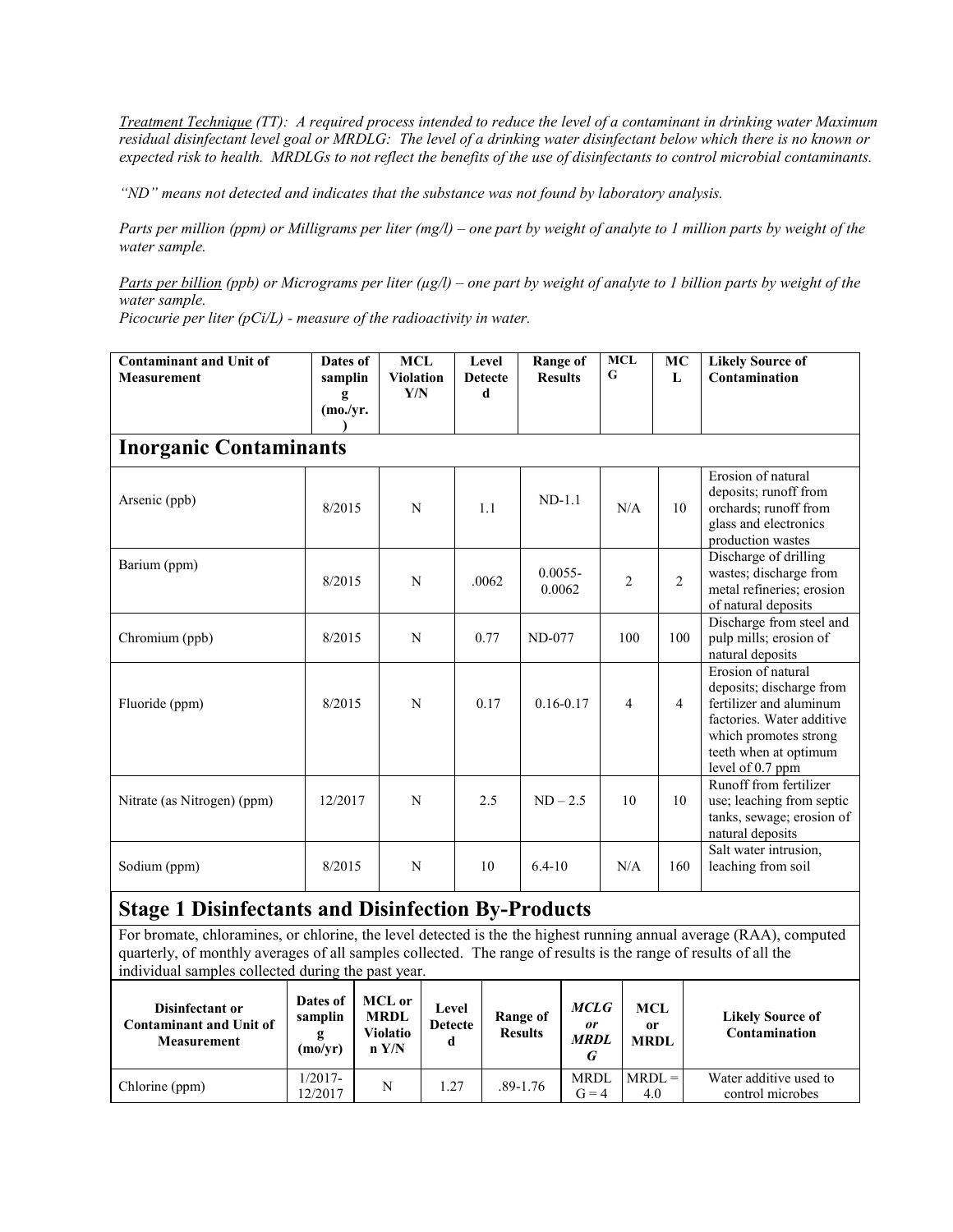| <b>Stage 2 Disinfectants and Disinfection By-Products</b> |                                 |                               |                          |                         |          |            |                                                                            |  |  |
|-----------------------------------------------------------|---------------------------------|-------------------------------|--------------------------|-------------------------|----------|------------|----------------------------------------------------------------------------|--|--|
| Refer to Section 7 instructions, Note 3                   |                                 |                               |                          |                         |          |            |                                                                            |  |  |
| <b>Contaminant and Unit</b><br>of Measurement             | Dates of<br>sampling<br>(mo/yr) | <b>MCL Violation</b><br>(Y/N) | Level<br><b>Detected</b> | <b>Range of Results</b> | MCL<br>G | <b>MCL</b> | Likely<br><b>Source</b><br>of<br>Contami<br>nation                         |  |  |
| Haloacetic Acids<br>$(HAA5)$ (ppb)                        | 7/2017                          | N                             | 4.73                     | 1.85-4.73               | N/A      | 60         | $By-$<br>product<br>of<br>drinking<br>water<br>disinfecti<br><sub>on</sub> |  |  |
| <b>Total Trihalomethanes</b><br>(TTHM)(ppb)               | 7/2017                          | N                             | 13.89                    | $1.56 - 7.1$            | N/A      | 80         | $By-$<br>product<br>of<br>drinking<br>water<br>disinfecti<br>on            |  |  |

| <b>Contaminant and Unit</b><br>of Measurement | Dates of<br>sampling<br>(mo./vr.) | AI.<br><b>Violation</b><br>Y/N | 90 <sub>th</sub><br>Percentile<br>Result | No. of sampling<br>sites exceeding<br>the AL | <b>MCLG</b> | AL<br>(Action<br>Level) | <b>Likely Source of</b><br>Contamination                                                                        |  |  |
|-----------------------------------------------|-----------------------------------|--------------------------------|------------------------------------------|----------------------------------------------|-------------|-------------------------|-----------------------------------------------------------------------------------------------------------------|--|--|
| <b>Lead and Copper (Tap Water)</b>            |                                   |                                |                                          |                                              |             |                         |                                                                                                                 |  |  |
| Copper (tap water)<br>(ppm)                   | 8/2017                            | N                              | 0.098                                    | $\overline{0}$                               | 1.9         | 1.3                     | Corrosion of household<br>plumbing systems; erosion<br>of natural deposits; leaching<br>from wood preservatives |  |  |
| Lead (tap water) (ppb)                        | 8/2017                            | N                              | 1.4                                      | 0                                            | $\Omega$    | 15                      | Corrosion of household<br>plumbing systems, erosion<br>of natural deposits                                      |  |  |

If present, elevated levels of lead can cause serious health problems, especially for pregnant women and young children. Lead in drinking water is primarily from materials and components associated with service lines and home plumbing City of San Antonio is responsible for providing high quality drinking water, but cannot control the variety of materials used in plumbing components. When your water has been sitting for several hours, you can minimize the potential for lead exposure by flushing your tap for 30 seconds to 2 minutes before using water for drinking or cooking. If you are concerned about lead in your water, you may wish to have your water tested. Information on lead in drinking water, testing methods, and steps you can take to minimize exposure is available from the Safe Drinking Water Hotline or a[t http://www.epa.gov/safewater/lead.](http://www.epa.gov/safewater/lead)

The sources of drinking water (both tap water and bottled water) include rivers, lakes, streams, ponds, reservoirs, springs, and wells. As water travels over the surface of the land or through the ground, it dissolves naturally occurring minerals and, in some cases, radioactive material, and can pick up substances resulting from the presence of animals or from human activity.

*Contaminants that may be present in source water include:*